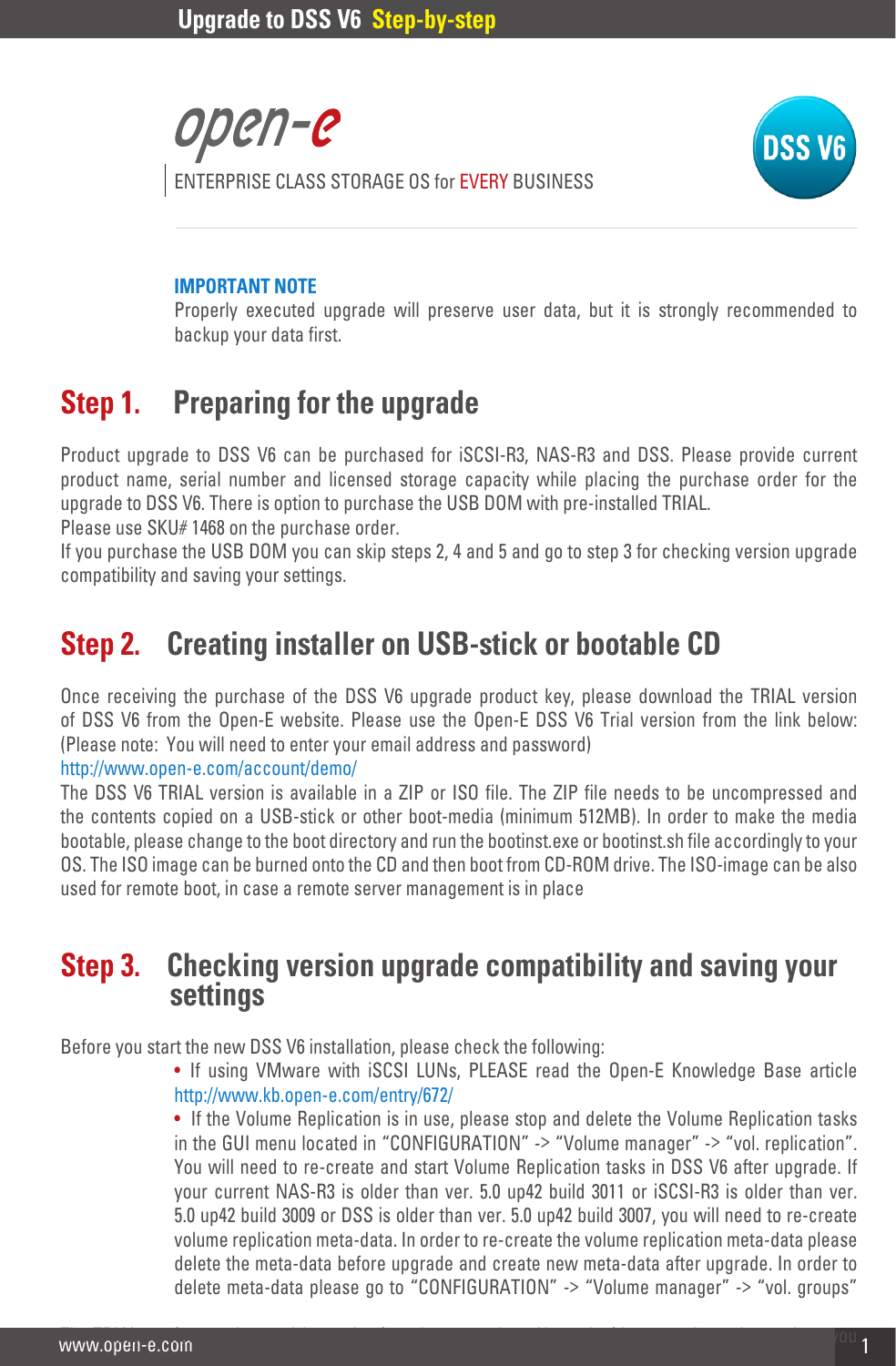select a volume group on the left side of the screen, than in the action pull-down menu select expand (Note: in new software the menu option "expand" is replaced with "modify") of the volume set for volume replication. Then please un-check the option box "Use volume replication" and click on apply.

• If the Data Replication is in use, please stop the tasks in the GUI menu located in "MAINTENANCE" -> "backup" -> "Data replication".

• If the snapshots are started, please stop them by clicking on stop button in the GUI menu located in "MAINTENANCE" -> " snapshot".

• If the build-in Backup is running, please stop the backup task in the GUI menu located in "MAINTENANCE" -> "backup" -> "Backup tasks". If your current NAS-R3 is older than ver. 5.0 up42 build 3011 or DSS is older than ver. 5.0 up42 build 3007 you will need to re-create the backup starting from the beginning.

• Please download current LOGs in menu "STATUS" -> "hardware" -> "Logs".

• Please download the current settings in the GUI menu located in "MAINTENANCE" -> "miscellaneous" -> "Save settings".

### **Step 4. Booting the installer from USB-stick or CD**

Shutdown the current system and boot installer from USB-stick or CD. Please set the system BIOS to boot from your media as the first position in the boot order.

### **IMPORTANT NOTE**

This software version can be run from different media! The built-in installer for the Data Storage Software V6 can install the software on any bootable media. You can install this with the following media types: USB DOM (with Wear-Leveling support), IDE (ATA) DOM, SATA DOM, IDE (ATA) Hard Disk, SATA Hard Disk, SCSI Hard Disk or 2GB small LUN on a Hardware RAID (recommended).

#### **In case of using 2GB LUN on hardware RAID as boot media:**

Only RAID controllers with multiple LUN support can be used. Please create a small 2GB logical unit for the DSS V6. When Running the DSS V6 installer you will need to select the 2GB logical unit as the bootable media. The rest of the RAID space can be used to create a second LUN for the user data. The following RAID controllers are supported as a bootable media device: MegaRAID, Smart Array, 3ware, Adaptec, ICP vortex, Areca.

The installer requires at least 1 GB of space and will use only the maximum amount of 2GB. If you install the software on media larger than 2GB, only the 2GB will be used, the rest will remain unusable.

**There are three options for installing the DSS V6. You can install DSS V6 over the current software version on the USB DOM or you can remove the current USB DOM from your system and replace it with new purchased USB DOM or prepare other boot media.**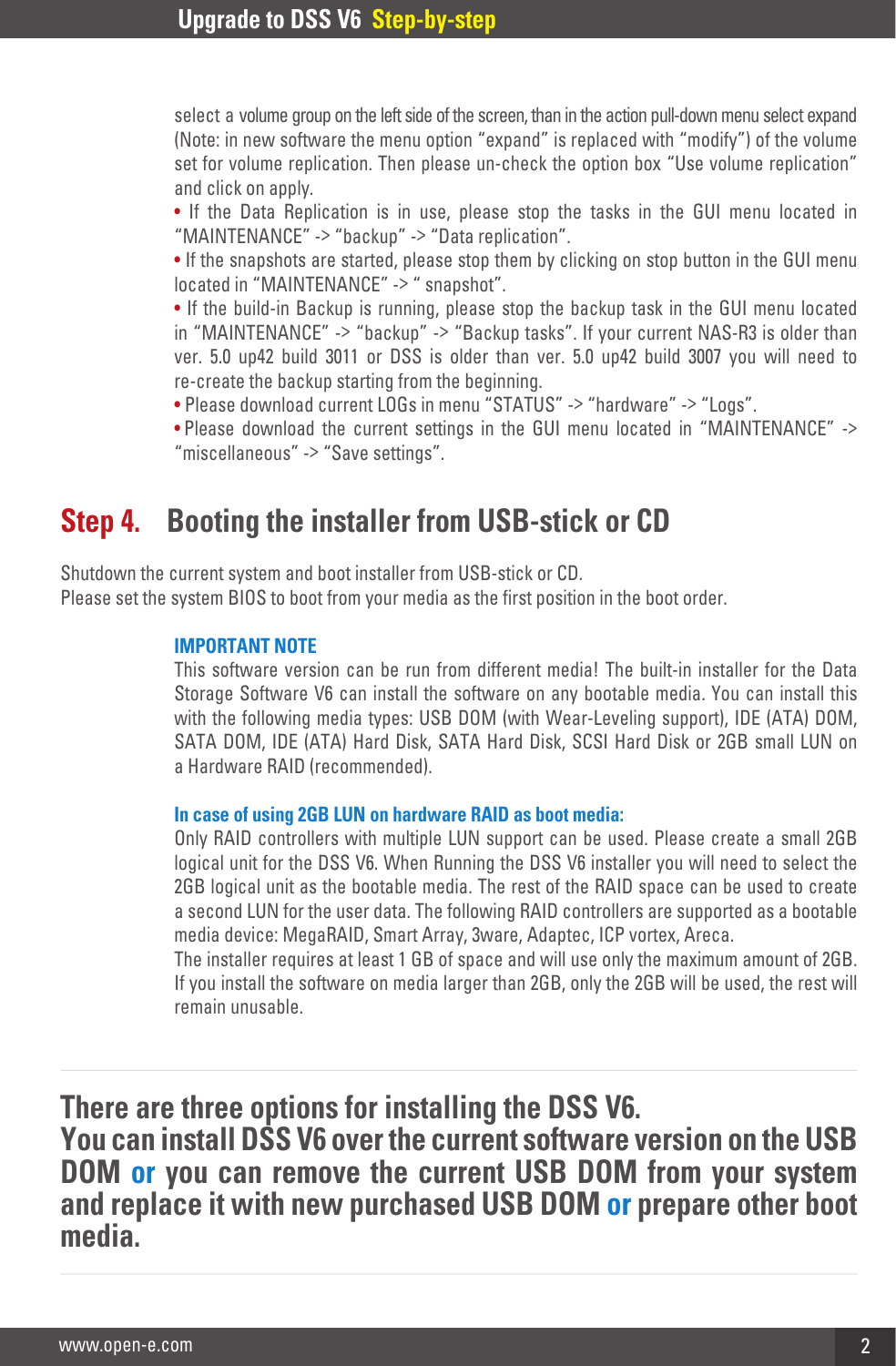# **Step 5. Installing the software upgrade over current version or preparing own boot media.**

During the system start-up, the first boot menu will show the software version. Please press enter or it will skip automatically within 5 seconds to start.

### **NOTE**

**There is an option to run the memory test on the system by choosing "Run Memtest utility" in the first menu.**

In the second menu there are 3 menu options:

- 32bit system (2.6.27)
- 64bit system (2.6.27)
- **Run software installer**

In order to install DSS V6, please select: Run software installer.

In the software installer from the menu: "Please select the medium to install", please select the device on which DSS V6 will be installed on to. If you decide to install on your current USB DOM the installer will re-format the DOM and install DSS V6 on it from scratch.

### **NOTE**

**Please make the selection very carefully here! The installer will show all available storage devices, also those with user data. Please watch the partition/device size. USB DOM is about 1000 MB size. The user data partitions/devices are much bigger size. If you select a user data partition as a medium to install and confirm the prompt: "All data will be removed from destination medium" your data will be lost!**

In the next menu: "Select the type of product key" you can choose "Enter your product Key manually", but we recommend choosing first option: "Install with 60 days Trial Key" as it is much more convenient to enter your upgrade license key in WEB GUI. This is described in step 8.

### **Step 6. Starting the software**

Once installation is done, please set the system BIOS (back) to boot from the destination media. The system will start with DSS V6.

If you have purchased new USB DOM as mentioned on step 1 or have prepared new own boot media, please just replace your current DOM with the new one.

If you face any boot errors, please set the system BIOS to boot from your media as the first position in the boot order.

### **NOTE**

If your current software was running with 32bit kernel, please select 32bit kernel in boot menu. Then in console tools press "Ctrl" + left "Alt" + "T", select "boot options" -> "system architecture" -> "32bit system". Then after apply, select: save changes. It is VERY important to do this; otherwise the DSS V6 will start again in the default 64bit mode and NOT mount the 32bit formatted volumes.